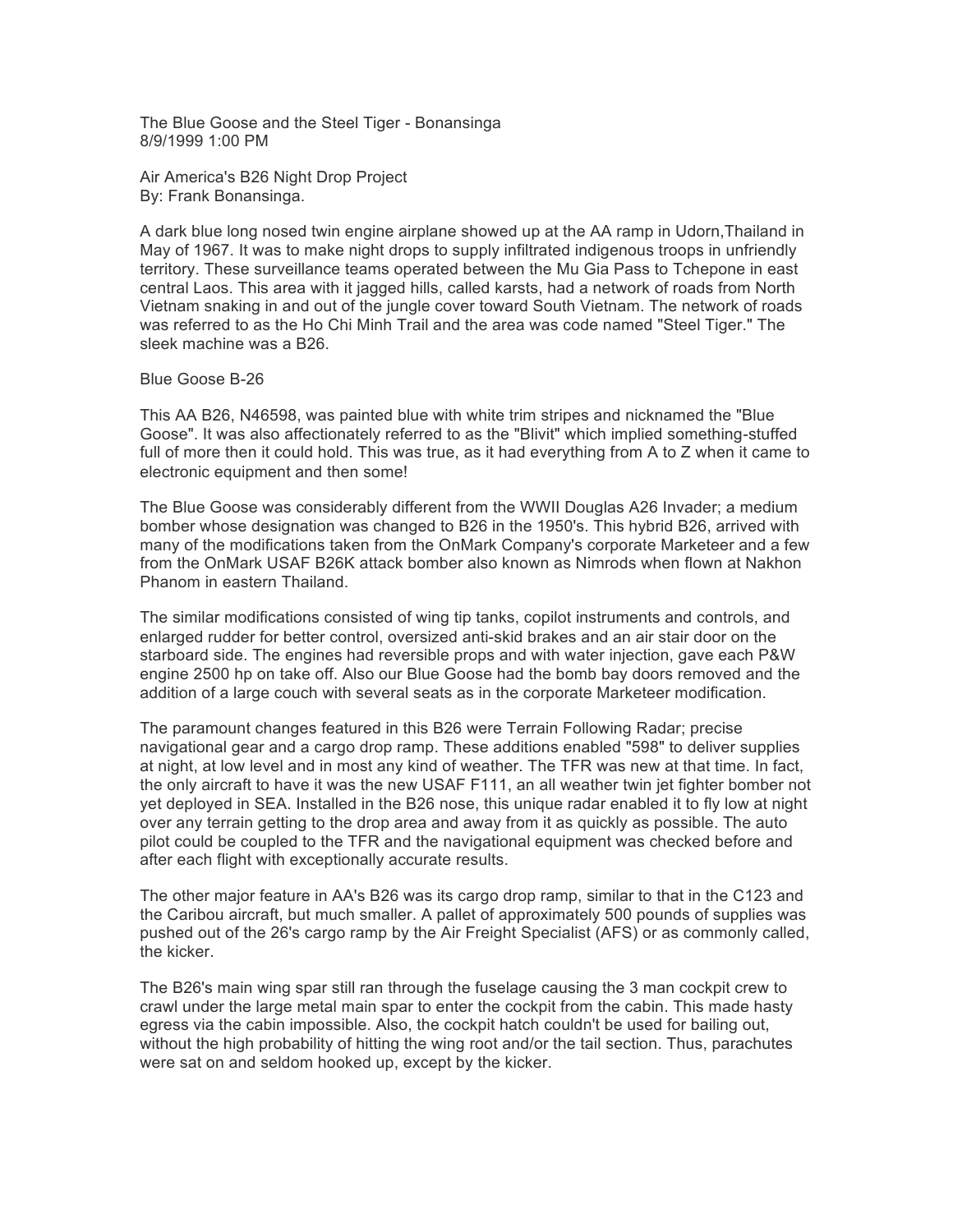Navigational equipment besides the radar and computer was a military type Tacan, an ADF and the VOR/ILS nav/landing aid. Communications gear was UHF, VHF and HF radios and an IFF encoder, a radar altimeter and one black box in the center console, its use never explained and never used.

The navigator was stationed behind the pilot with his table and chair where he operated the navigational equipment and radar. Besides this important job, he helped spot the drop zone (DZ) lights on final run in to the drop site.

The crews flying in the 26, as best remembered, were: Chief Pilot Jim Rhyne, Pilots, Berl King, Gene Hughes and Bonansinga. Copilots, Walt Darran, Bill Reedy, Ed Dudeck, Dave Krebs, Bill Harvey and Terry Luther. Navigators, Roger "Mac" McKeon, Richard Andrews, Raymond Feind and (?) Richey. Kickers, Billy Hester, Miles Lechtman, Mick Swift, Bill Buzard, Robby Roberts and Cliff Hamilton.

Pilot Don Gearke along with electronic technician Paul Byrne and Mechanic Leonard Billotee, all from Intermountain in Arizona, gave us a short ground school on the aircraft and its electronic equipment prior to check out in the B26. After about 7 hours and a similar number of landings (from my log book) AA's check captain Albert "Rocky" Meier gave King, Hughey and Bonansinga, line checks with Don Gearke observing the rides. We then flew together making practice day drops at the Thai Border Police camp outside Udorn followed by several night drop missions to road watch teams, training in Laos.

On one such night training flight northeast of Savannakhet (L-39), "practice" tracers were coming our way. Berl and I stopped dropping and returned to Udom. That night, at the Club Rendezvous, we learned the troops where we had dropped had to expel attacking unfriendlies. Only then could they call it a night after their "training" exercise.

The typical mission was to supply the surveillance teams with food, hard rice (ammo) and whatever they required. A road watch team, "Stag & Quail", were two code names remembered, would radio in their needs, giving a drop zone location and receive an agreed upon drop time and signal; usually it was a T or L made with flash lights. The DZ signal was turned on just prior to the expected drop time or when the 26 was heard. There was no communications between the infil team and the Blue Goose, so if no signal was seen, it was a no drop. And only one pass to the DZ coordinates was made. The aircraft was normally towed to theUdorn customer's warehouse, referred to as the AB-1 ramp for loading and briefing. The kicker supervised the loading while the navigator and pilots figured the flight plan, usually departing Udorn after dark. The flight called for the plane to descend to a low altitude entering the Steel Tiger after crossing the Mekong River into Laos.

We'd hit an initial point (IP) at 7 or so miles from the DZ, slow to approximately 140 knots and the kicker lowered the ramp. After the DZ lights were spotted and the load dropped, we headed back to Udorn or sometimes to Savannakhet to reload for a different DZ.

AA had excellent, if not the best maintenance in SEA and this was particularly true at Udorn. We were most fortunate to have Stan Wilson and crew at AA's Savannakhet base. They furnished the 26 with excellent service and maintenance, besides keeping the Volpars going on their "all niters.

Nonetheless, problems occurred as in all machines. Several in flight engine shut downs and an electrical fire are well remembered. Another time, a load got off the tracks and the AFS somehow managed to kick it out and kept from going with it. Then once, departing from the customer's warehouse at Udorn, a prop got damaged when a wheel dropped into an unseen